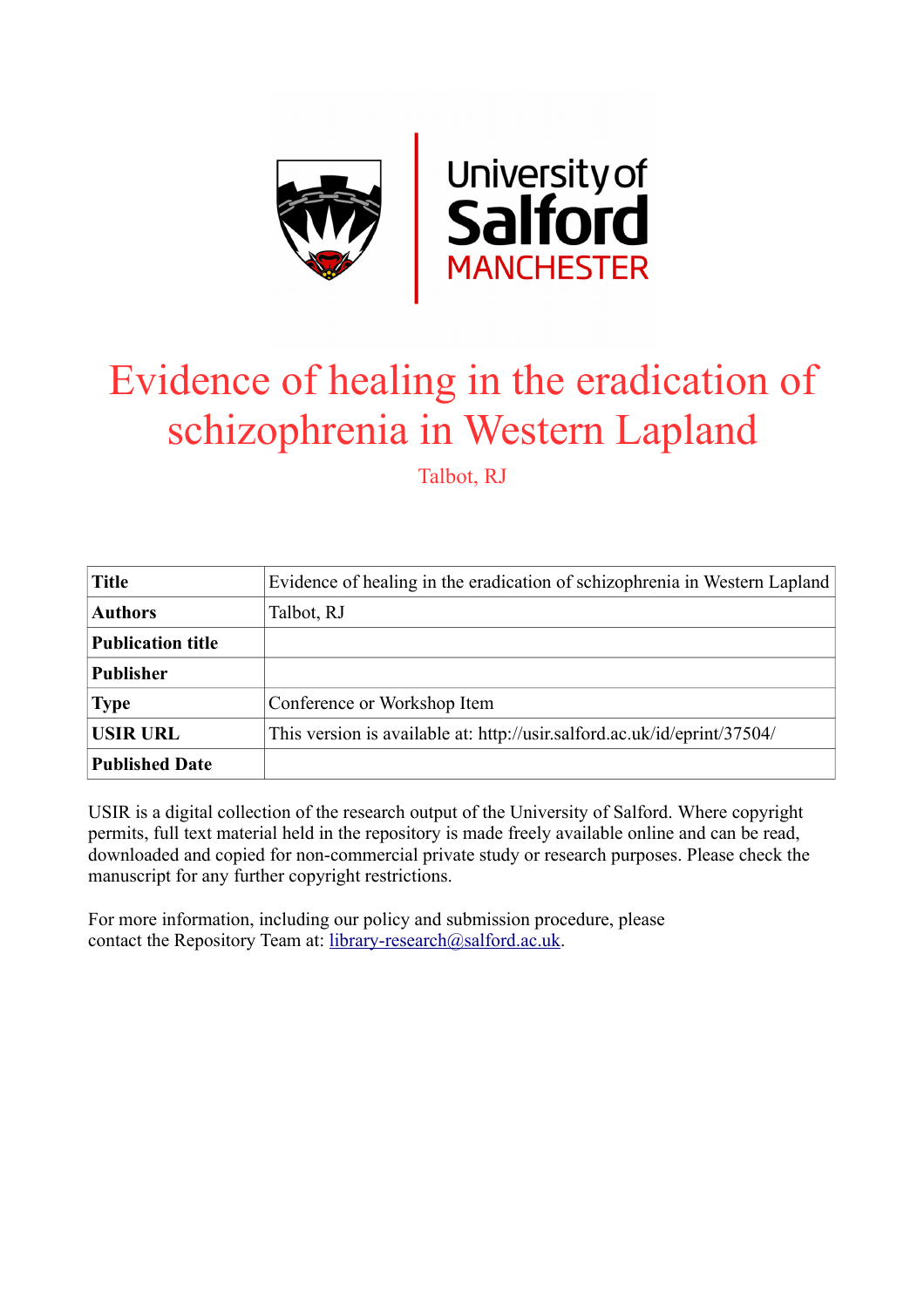**Evidence of healing in** *The Eradication of Schizophrenia in Western Lapland* Theatre & Performance Research Association Conference, University of Worcester, September 2015

Dr Richard Talbot (School of Arts & Media, University of Salford) 31 Aug 2015

*OD circular set up. Make regular and sharp switched between the production and OD*

This presentation involves some reflections on performance practice and research, emerging from an engagement with mental health research and innovations, drawing on my experience as a performer with Ridiculusmus during the company's 2015 production *The Eradication of Schizophrenia in Western Lapland*, in Finland, Australia, and the UK including the Edinburgh Festival last year.

Here are some images

### **Images of** *The Eradication of Schizophrenia in Western Lapland*

A notable element in this production was the performance of two scenes from within the same family drama but occurring in different dramatic time periods, but performed concurrently so that the weaving of dialogue presented directly in front of you is laced with wisps of text overhead from the other side of a partition. The effect it has been claimed as one of auditory hallucination or confusions of meaning and is derived from a complex process of synthesizing different fragments from texts that are created from improvisations

*Play Salford rehearsal clip David explains the "dialogue" alignment process: show rehearsal text*

*Jon makes point about it might be like real life*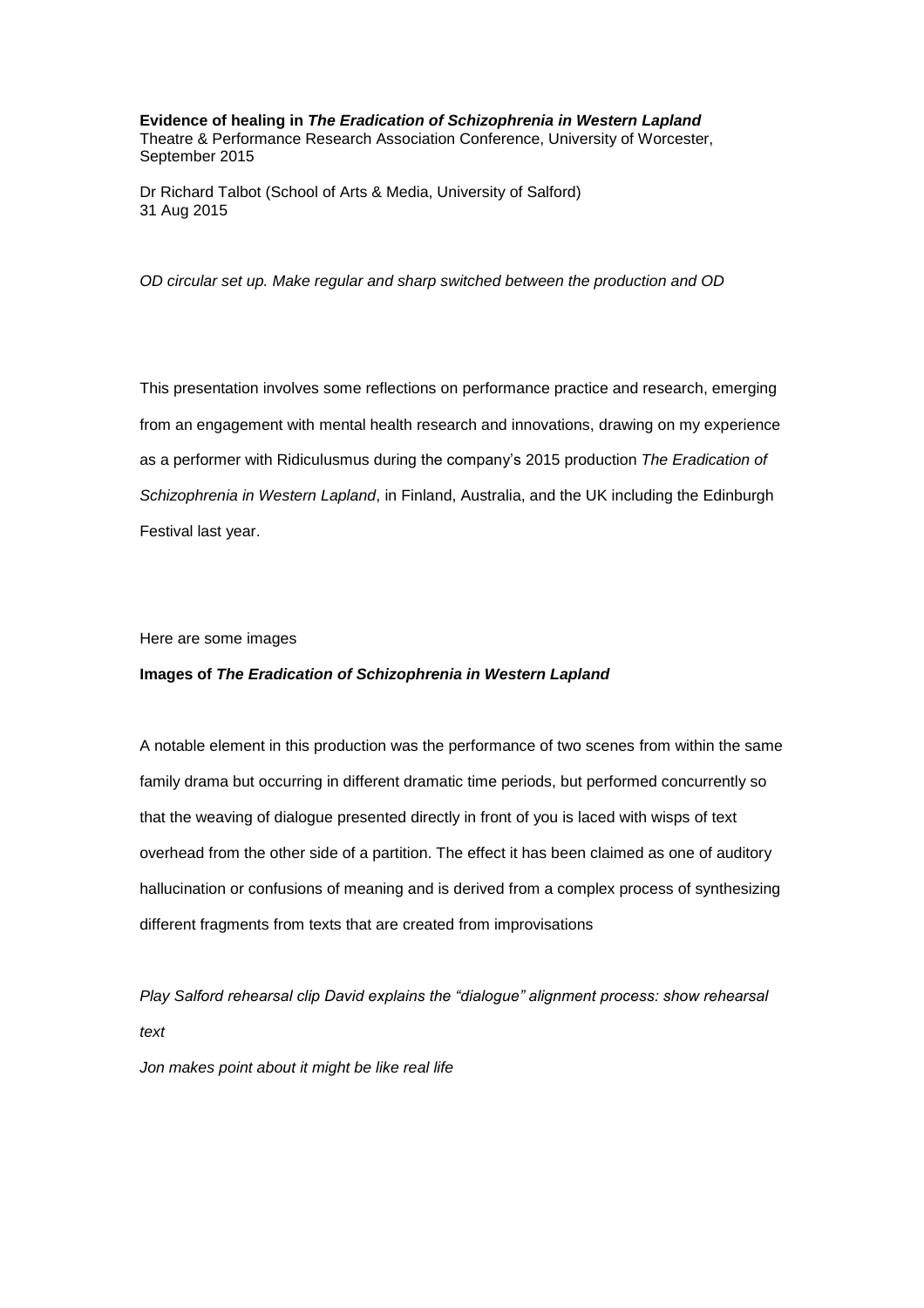And so it is satisfying that **2 years** later, Maddy Costa said reviewing the show 'Madness looks confusing, painful, exhausting. It also looks a lot like ordinary life'. Maddy Costa,'The Eradication of Schizophrenia in Western Lapland' The Guardian 18 March 2014, pg34

I want to refer primarily to a couple of moments from the development of the work and in particular to this video recording of a performance of a therapeutic method called Open Dialogue, developed in Finland over the last 30years

Briefly to provide some background to the production and to Open Dialogue therapy: I have collaborated with the artistic directors of Ridiculusmus in various ways, as an actor, and an associate dramaturg, although they would probably laugh at this title, because, in fact their devising ensemble is organised around a anti-hierarchical and open circulation of ideas, and exploration through long improvisations and then the recording, re-construction, and rehearsal of verbatim text, which ultimately could be less evidence of authentic research or of an object of engagement, than symptomatic of the principle constraining device on the companies work: that once texts appropriated from numerous sources coalesce into script, the performers do not make up any part of what they utter, (ums and ahs etc included) and if part of the story is missing during development thenit cant be made up it has to be found in the source improvisation recordings. I am selecting this attribute since it relates directly to the methods of analysis of therapy session conducted by psychotherapists working with Open Dialogue, who are inclined towards a constructivist idea of forms language forming community and meaning.

Open Dialogue therapists intervene very quickly following a psychotic experience but proceed slowly to uncover ways to converse with psychotic voices) and has been successful on reducing Schizophrenic cases by 85% over 30 years and over half of those who are treated return to work.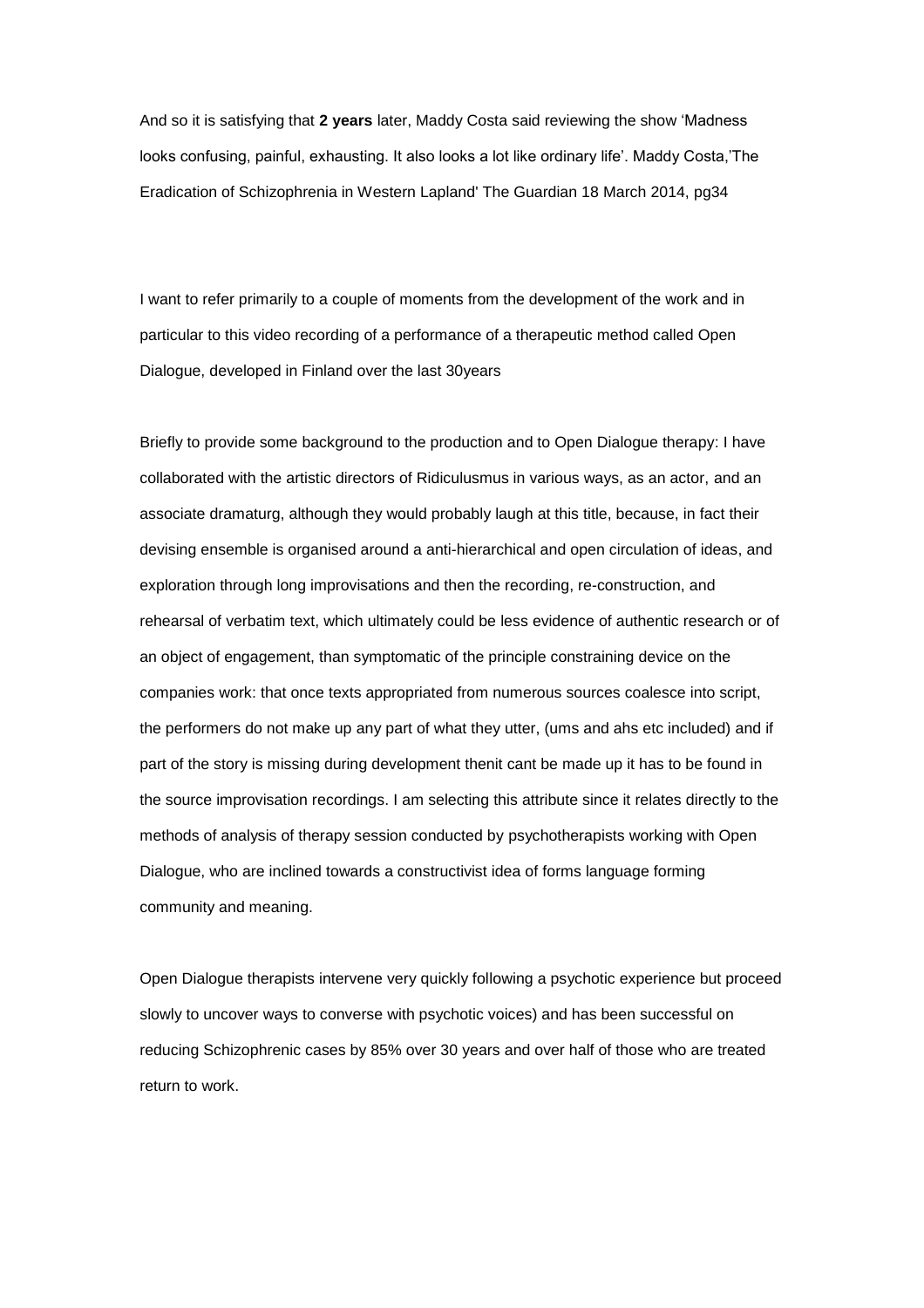Yet, Open Dialogue therapy involves not so much a therapeutic method as a kind of interactive practice by medical specialists and post-therapy discourse analysis.

## **Return to video 28:29**

In Jaakko Seikkula's writing on Open Dialogue, and John Shotter's writing following Tom Andersen on Dialogicity, the therapist is exhorted to listen intently and be ready to respond on cue, and yet without hastening and garbling the response.. Citing Bakhtin, the proponents acknowledge the ambiguous status of meaning in inter-subjective interaction, and take this as a basis for a principle they call 'tolerating uncertainty':

> I and [the] other find ourselves in a relationship of absolute mutual contradiction of an event; (…) what the other rightfully negates in himself I rightfully affirm and preserve in him.' (Seikkula and Arnkil: 2015, 6). But what we experience is mumbling, self-questioning and humility, reticence.

How do they open dialogic space and is this transferred to the production?

Here we see the practitioners simply talking. Following a suggestion from staff at the Tavistock Centre in London, the company were investigating Open Dialogue.

In 2012 David and Jon were exploring a story of a family, influenced by the film work of in which the father runs a redundant country railway station and the family lives on site. Visited by a social worker responding to a call for help with the son's mental well-being, it soon transpires that the each family member displays a degree of mental illness. The rehearsal space presented opportunities for dividing the audience in a public space, from the family in a private space, behind a ticket window.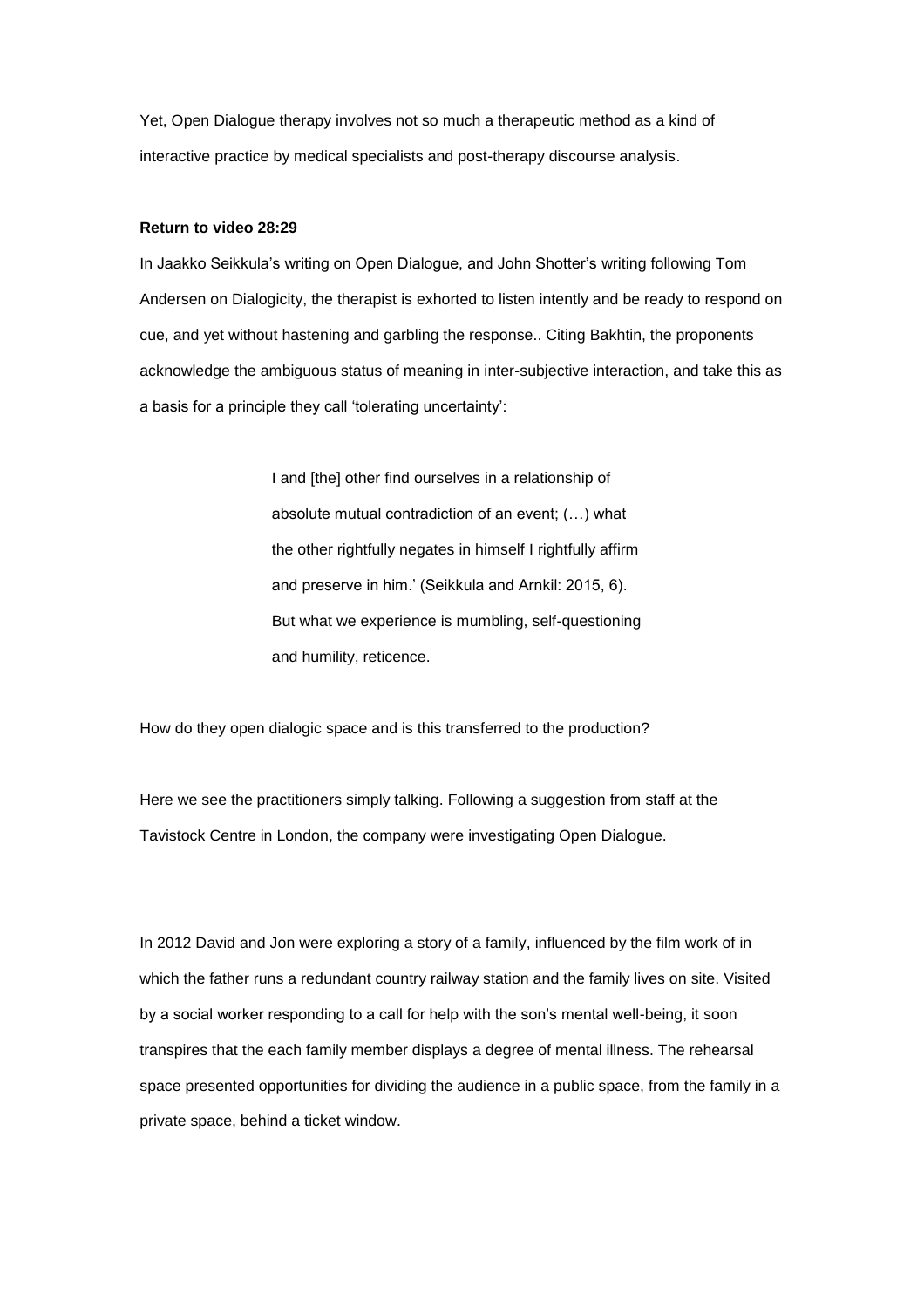By the time of rehearsals in Melbourne, over and over again we played out a drama of sibling rivalry, fatal accident and suicide, parental incompetence and betrayal, trauma and mental crisis in which became simple conversation about food, going to university, and creative writing that, for the family members involved, became clogged with underlying obsessions, fears and hierarchies.

By the time Ridiculusmus, at the invitation of Jaakko Seikkula, Peter Rober and John Shotter joined social workers and psychotherapists at this conference on Open Dialogue therapy at Hämeenlina, in Finland, we all had history, between ourselves, our personalities, psychologies and our *dramatis personae*.

So let's look at this re-enacted therapy in which from right to left Peter Rober, Maarku Sutela and Jaakko Seikkula take part with Jon Haynes (Richard), David Woods (Graham, Dad), Patrizia Paolini (Jade, the step-mum) and myself (Rupert). Firstly, it picks up on a session the day before that followed a short sharing of work in progress, in the round, on the level, with about 300 psychotherapists watching. There were a number of technical problems with the session and so the session was staged again, this time, on a stage and with microphones. How the family members/characters were to understand the staging of their session in this way was mostly ignored by the performers, although at one point David Woods says, 'I feel like I'm being watched by hundreds of people' so we will assume that there was an unspoken decision by actors to pretend that the audience were not there, although Woods is clearly exposing the contradiction of this representation, this re-eactment (and I know others will be discussing such things later in the conference). At one point Maarku also looks out to the cameras, so they are also, naturally, influenced by the artificial set-up here. As the 'young son' I opt to play with the technology: headphones, microphone and it draws attention to this scene setting and the technology I take the microphone with me to the toilet and flush the toilet and this is broadcast to the group.

After these sessions Seikkula says, "we transcribe a specific part of the session or else the complete session. To make a multi-actor perspective possible, the transcript of the therapy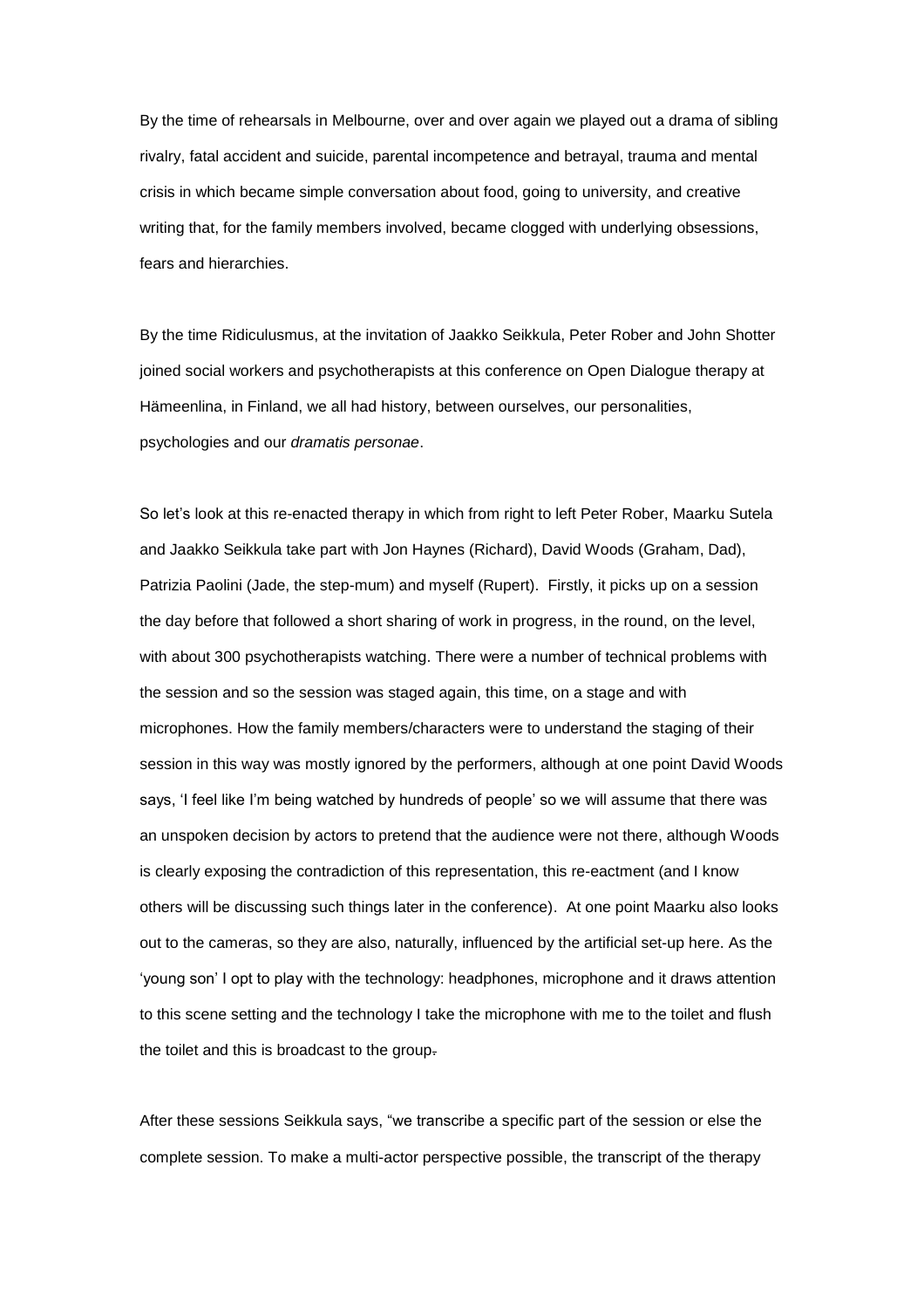conversation is printed in columns, one column for each speaker. Utterances are written in the columns in temporal order. For a successful exploration, one has to be able to read the text simultaneously with a video or audio recording of the session" 134-5 Jaako 2015, I have not done that for you all – but if you look at the script of the performance you will see a similar interest in the temporarilty of performance the layout of the text on th page. SO I want to point out some guidelines offered a practitioner Kauko Haarakangas for reviewing the content of dialogues in order to consider the ways in which families and the therapy team are supposedly connected and how they relate to the performance

(RT - and this reminds me of the table work in psycho-physical rehearsals)

#### A. **divide the session into (discussion) topic episodes**

new episode if the topic changes and register responses to each utterance to identify the contribution by each interlocutor in the following ways:

## 1. **the team as initiator for new joint language**

B.2**.** team's response: based on utterances responses to each utterance are analysed i) note IU - initiating utterance within topic i) look for meaning of the response following utterance categories of answer as follows:

#### 1. **degree and type of dominance**

a) **semantic or topical dominance** :introducing new words or new topics (i.e. influence on shaping the content of utterances)

b) **interactional dominance** - by being quiet and thereby soliciting comments (Rupert), or by being a new commentator on a previous situation (Peter Rober?) influence over 'communicative actions, initiatives, and responses (influence on the other parties) (Dad, sighing at having to help Rupert - he was annoyed at not getting Richard to get him back and this was picked up)

# **\*the focus is on the shifting patterns of dominance not the individual\***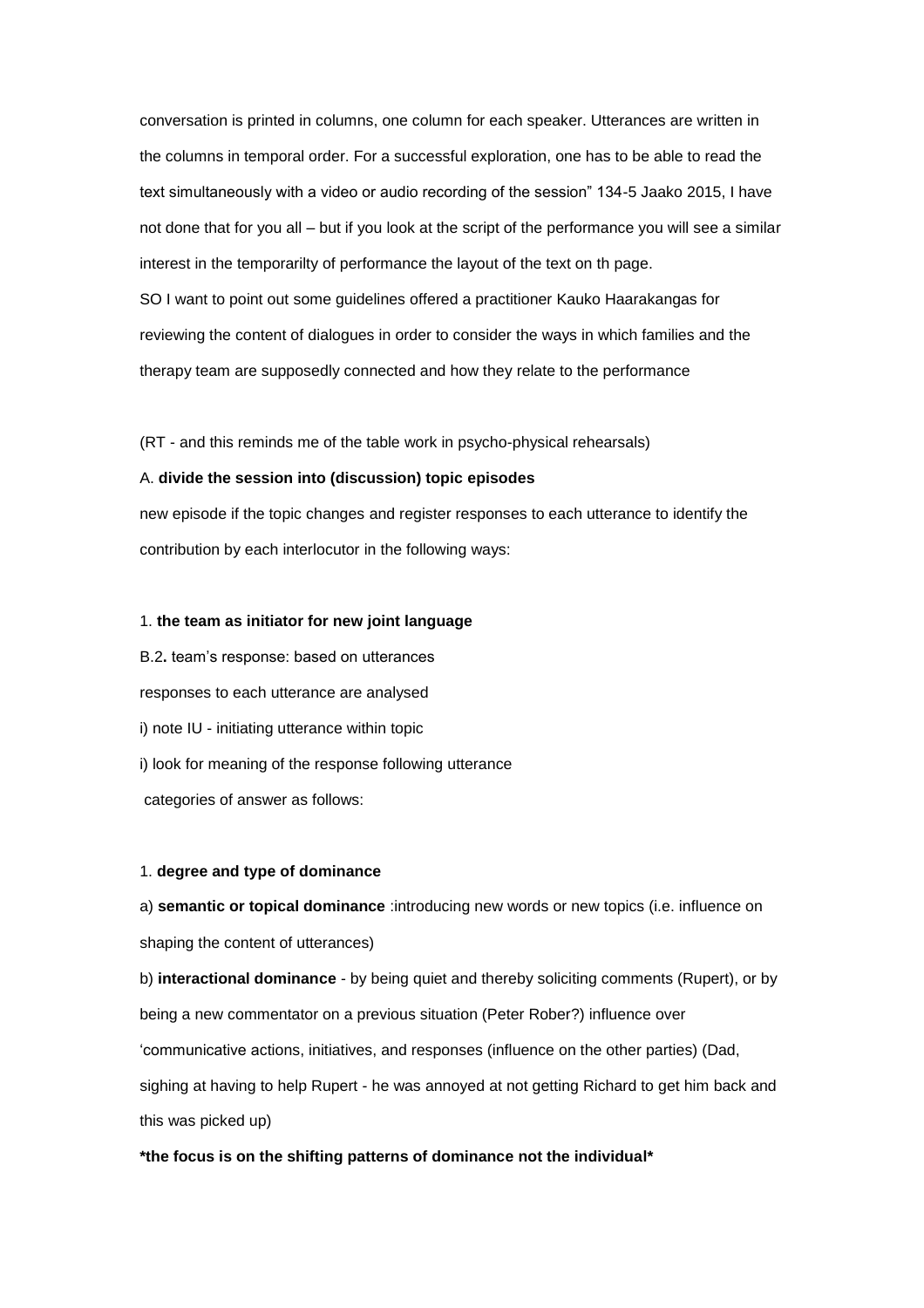## *what is responded to?*

emotion while relating (dad's stillness, almost tearful} *what is actually said* (Rupert stating that he's not scared, since he did the looking after; or Richard's annoyance at not getting anywhere with Rupert there) previously mentioned topics (the chair) *how it was spoken* (Richard says that now he's started speaking like the therapists - so in this instance, the actors start taking on the role or techniques of the team, which means they create a common language, but that it is redundant? or they *external things* (the toilet flushing) *other issues* (the technology)

*what is not responded to ?* (Rupert having a dig at Richard again); this ma also include hallucinations, other voices within one person. David says he 's got the microphone under his breath, is this the dramaturgical voice? David and Jon acknowledge the 'set-up'

## *how is the utterance responded to?*

-monological dialogue "the speakers own thoughts and ideas without being adapted to the interlocutors"

-closed questions

-one utterance rejects another

the next speaker answers the utterance before it becomes an open dialogue i.e. not answering and listening one utterance at a time (note the systematic and calm method of Jaakko) better method is to include a word that has already been said in order to involve the speaker and open the dialogue out

## **C,processes of narration:**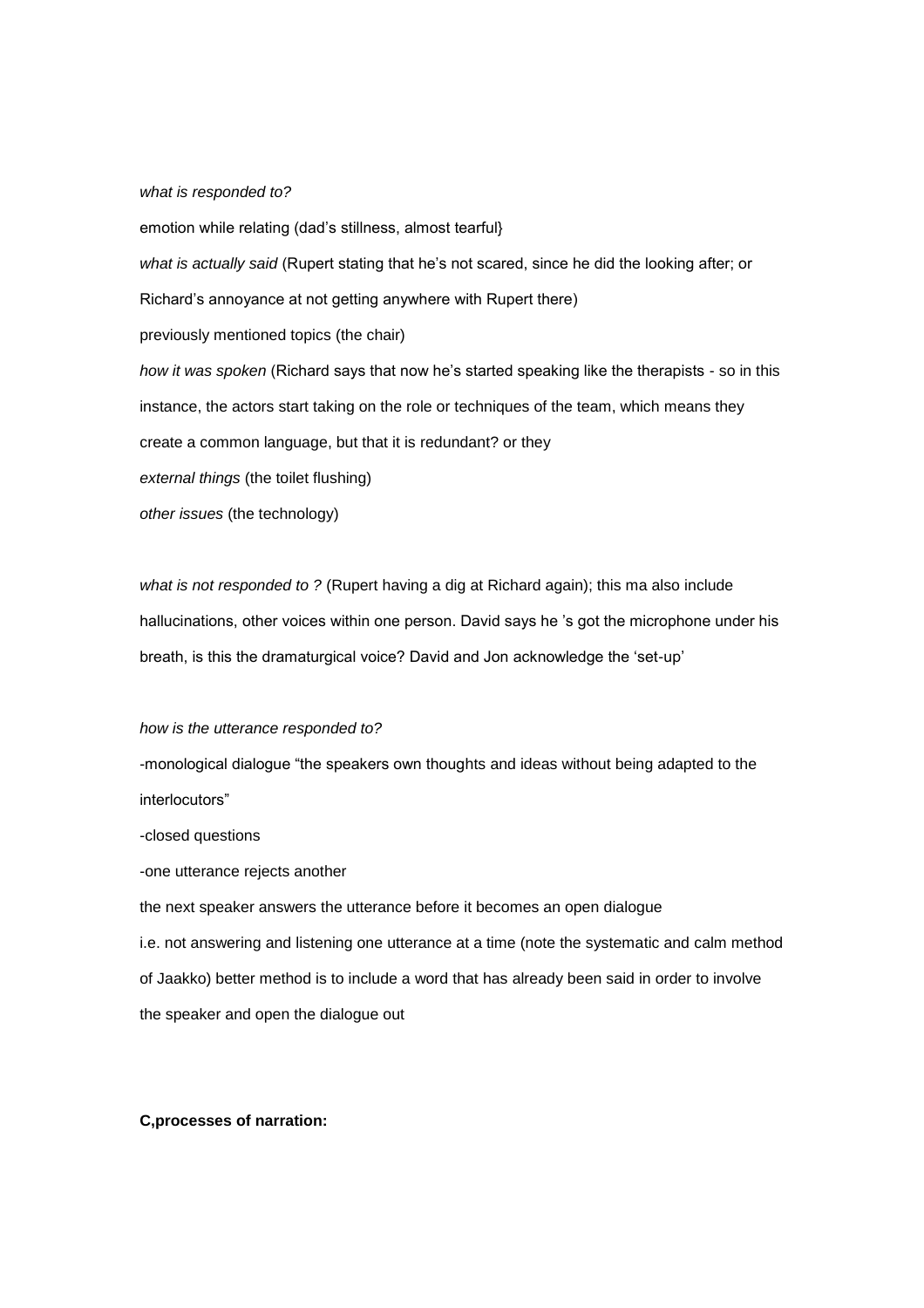indicative versus symbolic meaning - Rupert facts about Mum versus symbolism relating to books, Dad's sarcastic statements about twhat in practice can be done to meet the demand that he imagines Richard is placing: factual

naarrative voice: internal (Rupert, burp etc), external (Jade), reflective (Maarku, Peter in particular David, Jon, Jade)

This is detailed analysis after the event but looking at the performance of the therapy per se as Woods has put it, how can such an unobtrusive, and undramatic therapy be interpreted and then staged by theatre makers looking for , essentially, conflict?

#### **Share script**

Conversely, we might examine the process of making the production in which 'authentic' verbatim-texts derived from improvisation were interwoven but thoroughly edited, if not utterly 'scrambled' in what might be characterized as a fragmented if not psychotic text – nevertheless the style of the performance is naturalistic, real, not acted. "Certain experiences have come to mark for us turning points in the healing process. They include strong collective feelings of sharing and belonging together; emerging expressions of trust; embodied expressions of emotion; feelings of relief of tension experienced as physical relaxation; and, perhaps surprisingly, ourselves becoming involved in strong emotions and evidencing love. Some others might like to call it a deep trust or some other more neutral term. For us, shifting the focus in a network meeting from an intervention to generating dialogue, we also take a step from applying some specific therapeutic method toward more basic human values." (Seikkula, 2005:13) and expanding on what he means by 'love' here Seikkula follows sociologist Martin Buber to propose that healing is a kind of formative process that forges relational being(s):

> As we become fully absorbed in the profound exchanges of mutual attunement in a network meeting,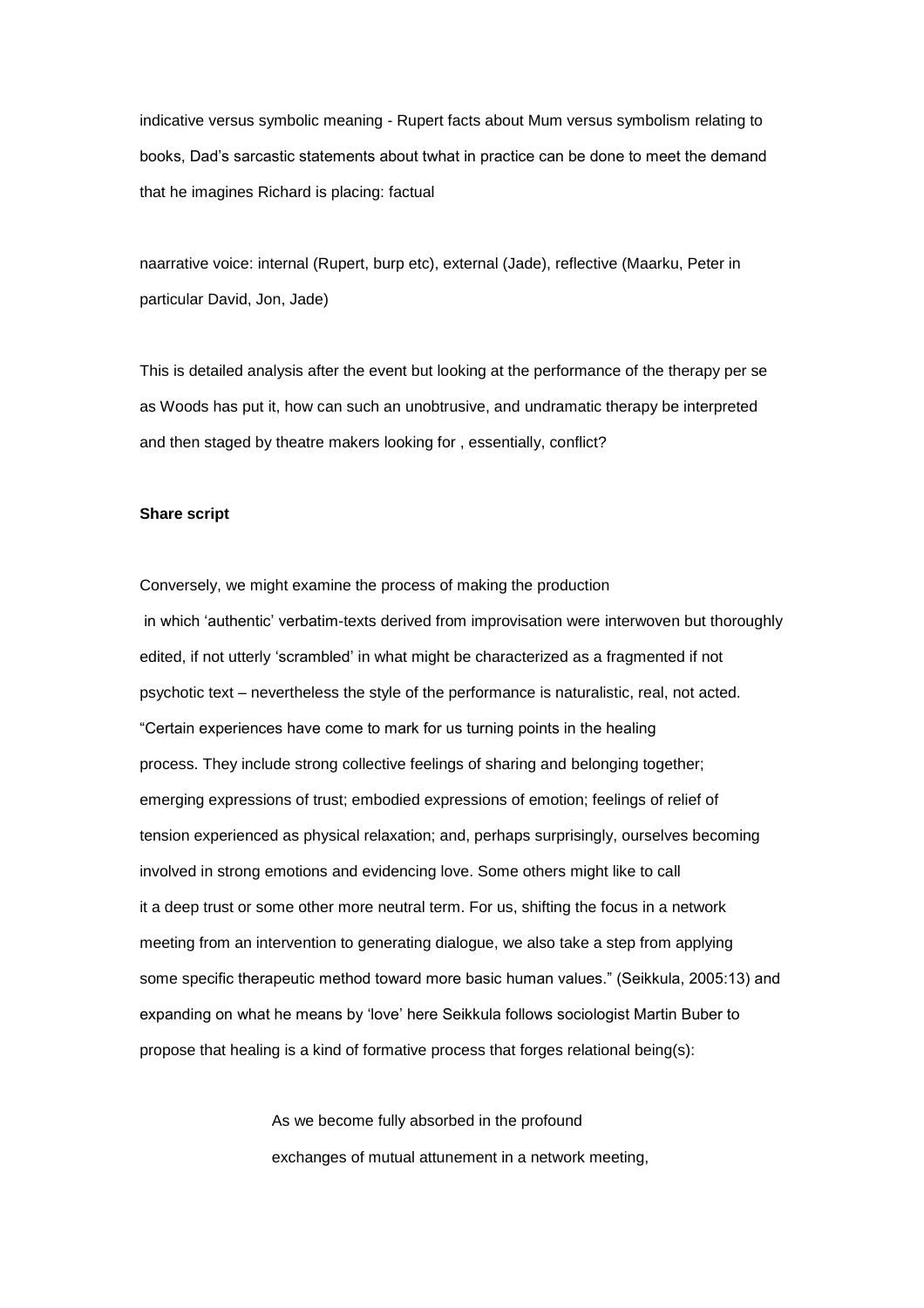we access the feelings that hold us together as relational beings and that make us truly human. (Seikkula, 2005: 13).

David Woods reports that in the therapy he was able concurrently to sustain his 'fictional' persona and his 'dramaturgical self' to the extent that his response to an epiphany in the therapy was a sort of traumatic "memory" shared with his characterisation: i.e. an intense empathy with the father figure that he was performing in the play that caused him, very unusually, to cry, and required him to ask what the source of this outburst might be from within his own life at that point (Woods: 2015,138). By revisiting this moment as a gesture in the constructed play, a long time after the therapy he was able to open space for questions about the meaning of this outburst, not only as a resolution but as a repeated iteration and ongoing enquiry.

The moment is re-staged in the play. Woods' now playing a doctor, is it seems playing the role of "father" to assist his patient Richard 's rewriting of his lived experience of psychosis, as a form of creative writing, as a play. The doctor sobs, expressing his exasperation as a father and therapist. This is a silent sob erupting through within layers or frames of fiction, but it is also an echo of the moment in the therapy in Finland, which Woods has been able to make some sense of only through repeated playing on stage - he suggests that his unbidden snuffle originally , in the therapy, may have expressed the pressures of fatherhood, or being the leader of this group of actors, of trying to survive as an artist

For my part Ridiculusmus are known for predominance of comedy in their work, and my tendency is to look for laughter in performance, but this process has 'cured' me of that. Since the acting style they demand asks for a suspended state of exposure

The relative reticence of TEOSWL reflects the reticence of the method – it's openness and its tendency to not to justify the reflexivity, the meandering conversations and uncertainty: the refusal of David and Jon to provide an explanation.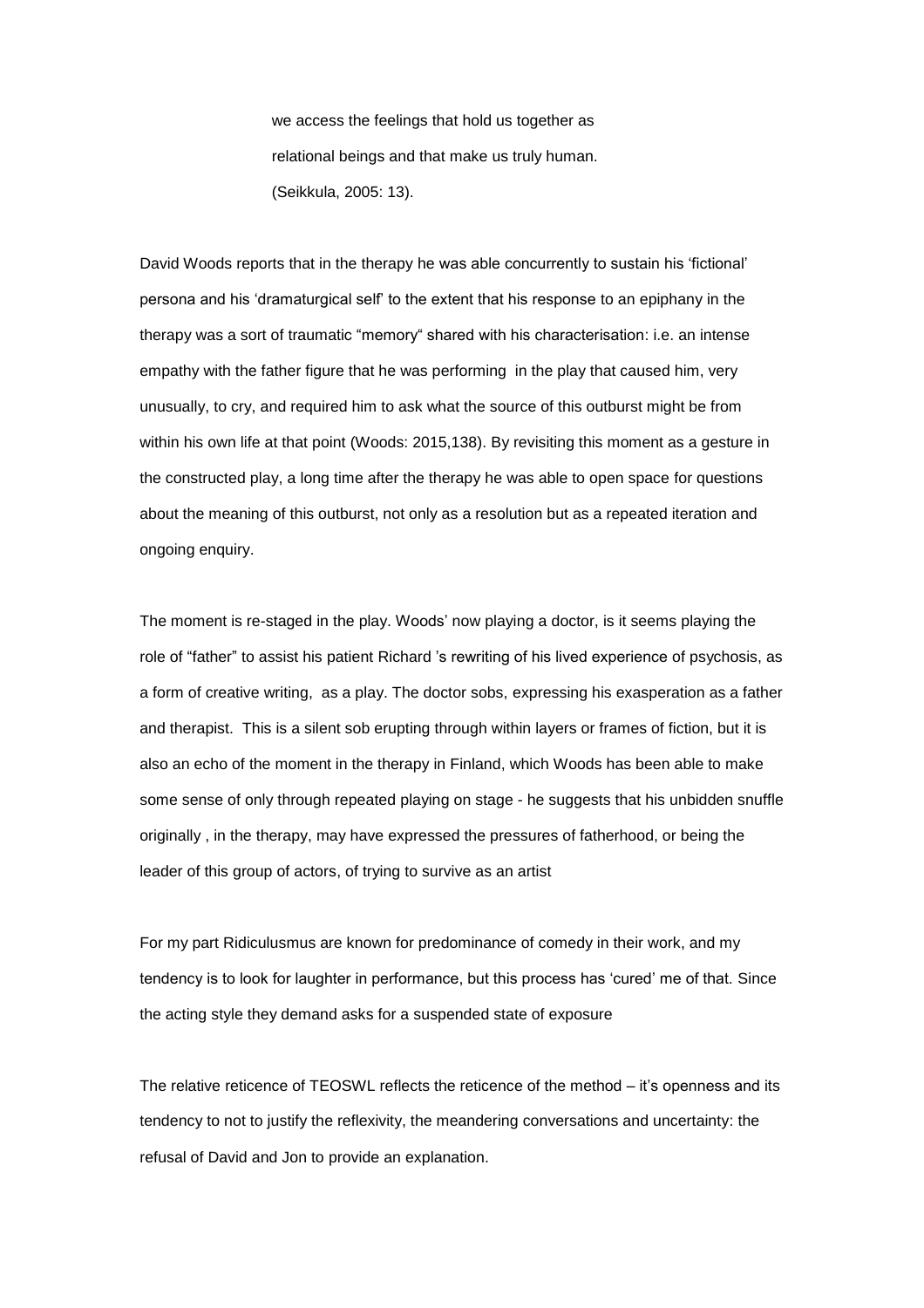In reviews, audience feedback and in rehearsal the question of extent of explanation required to understand the piece arose repeatedly. And repeatedly the company eschewed explanation: from programme notes, to framing devices, to information. Artistic Director David Woods has explained this as a need to avoid info-theatre, or unsatisfying and excessive dramaturgies of family drama, although for a while in the process these were embraced, and in Shoreditch Town Hall we presented as a parody of the Nordic therapists as a chorus of psychologists performing their version of a Greek Tragic prologue

# *(I will read this out, photo).*

The company explicitly promoted in rehearsal, performance and post show discussions, adherence to the values of OD. I would argue that extracts abandoned excised from the script were also removed, perhaps unwittingly at the time, following similar ideals motivating OD reflections on the teams. Interactions. Hence any monologism in the performance, refusal of explanation, self-reflexivity, and an objective of privileging languages and symbols familiar to the medical habitus rather than theatre makers.

## *Image: heavily edited script.*

For instance, a concluding scene that has been cut: Rupert (me), the younger brother, reeling from a drunken argument, staggers into the road outside the house and is wiped out by a speeding truck. Blood on the floor. A crumpled lager can. The lager can was too specific, the blood too literal, the connection of violence and schizophrenia problematic. a 'moment of clarity', such as David may have experienced, and that is sought in the latter part of the production as it stands now (this section is intact and is called 'Clarity', emerges from an experience of confusion, disorientation and miscomprehension that is generated by making space for polyphony and auditory hallucination.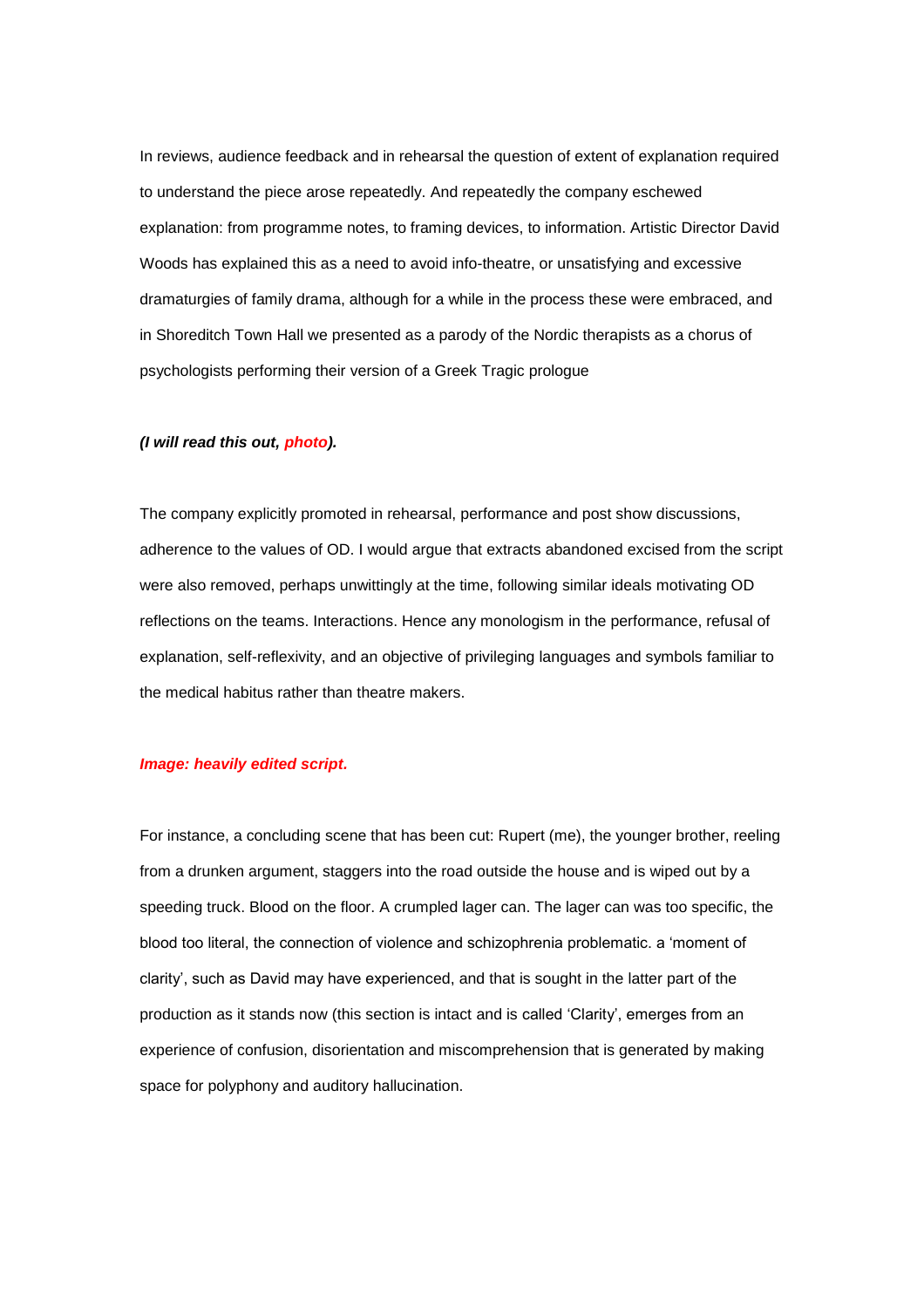The excessively rigorous processes of editing and structuring in this production perhaps reflect the subject, Schizophrenia, or if you prefer, psychosis: that is, frequent, highly selective deletion and removal of extraneous information, but on the other hand repetition of fragments of text and whole phrases, indeed repetition of whole scenes, at twice the pace. This heralds, so Ridiculusmus claim, a moment of clarity, brought on not by logical or sequential narrative but by emphatic and speedy repetition of phrases that previously had only been overheard and even then faintly: like the experience of an echo, a revelation or the maturing of an idea.

The production attempts to generate this for/with the audience and the approach to acting, generates a state of exposure suspended in the trajectories of speech that are strung across and echo between the two scenes that are playing concurrently in the production. Each characterisation, it appears is a composite of others in the space.

Thinking back on the accident that was cut. Discussing temporality and event, Massumi uses the illustration of a car crash, stating that such an unexpected and exceptional moment is already experienced by those who are caught up in it as a contradiction: as a surprise and as continuity. The event is untoward and yet, due to uncanny cognition it feels 'like a déja vue' (Massumi in conversation with Heathfield). We recognise it and feel swept into the space and momentum of the event. If therapist and client, community and singularity, actor and audience approach 'the moment' and 'being in it' as a moment of intersection between disruptive and continuous, we can sustain an open-ness and tolerate apparent discontinuity and contradiction in our everyday selves.

I know that Lib Taylor will be discussing this and so to make a link within the working group: to conclude a note on the experience of watching TEOSWL with a different actor playing 'my role', in London. Watching the production I was stuck by an atmosphere that was indiscernible from within the performance. Though I knew what utterances may be coming, I did not experience these as familiar lines in a play, or as evidence, if you like that I was ever in the play. Rather I had a feeling of relaxation and a revelation that the job of acting, of being yourself, and of saying the lines you have been asked to say, should be the most stress-free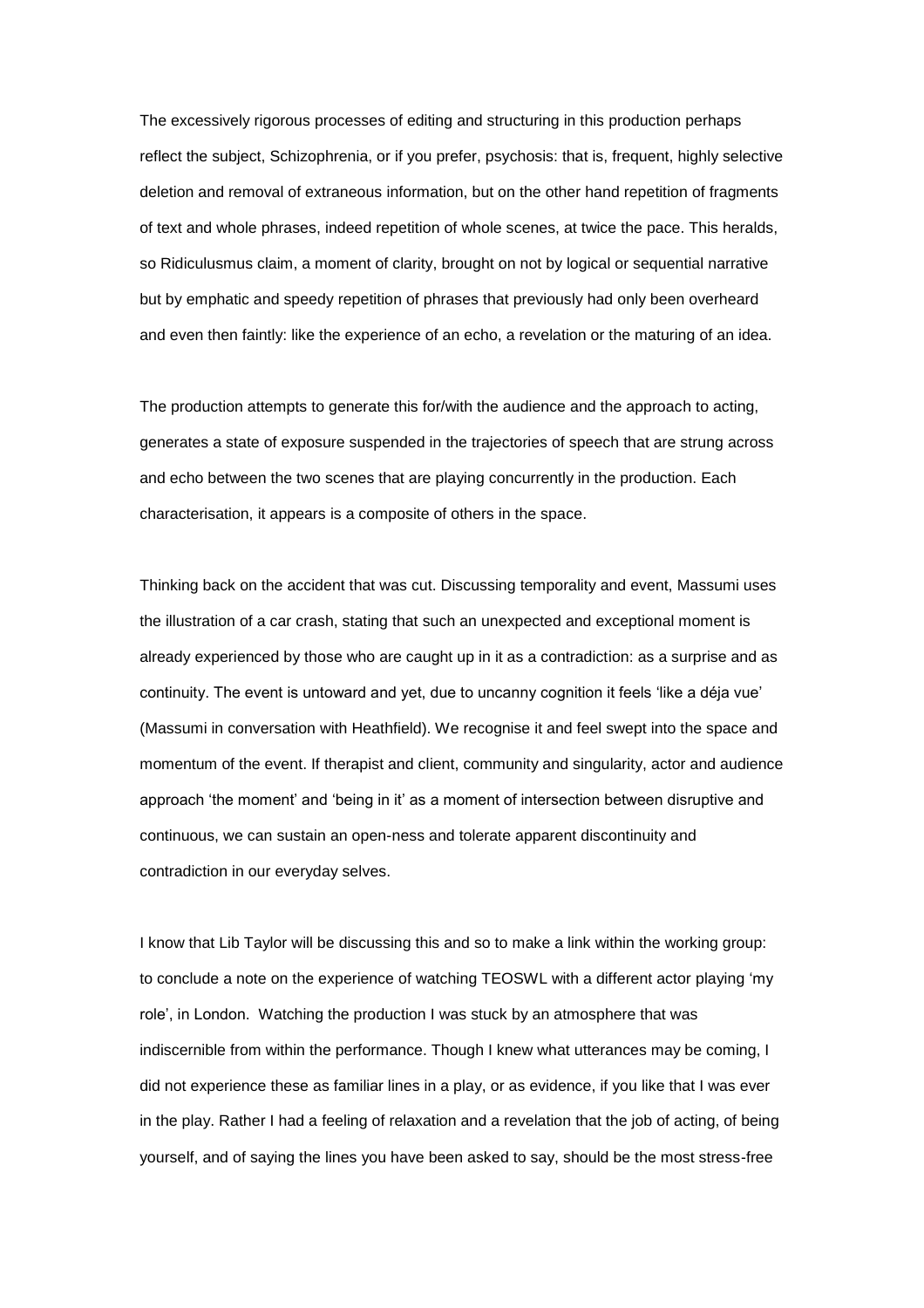and pleasurable creative activity: a state of knowing and not knowing what's going to happen. A feeling that although the work seemed intricately woven and the timing of interactions, precarious, eventually they conformed to an emergent and delicate sense of order, and thus the work appeared to be rigorously constructed, highly tuned and secure. My experience from within - was one of suspension, exposure, rawness and 'not knowing', at the level of interaction between the actors, and between actors and audience.

I echoed that as an informed observer on that occasion, and experienced it as a profound empathy with the 'characters', the performances I was witnessing. The audience then, might be cast as interlocuteurs or therapists for the production, and the demand of the work upon them is not to search for evidence of authentic research, but rather to open to a sublime state of *déjà vue*, in spite, for the most part being newcomers to the piece. The audience are being asked to assume nothing, and to immerse themselves in evidence as event as temporality.

This potential for misapprehension of the other, and the potential, in performance, for falling out of sync with 'the moment' or the other performers, the risk of getting carried with acting, with giving signals and information about one's 'character' if you like', and above all, the danger of forgetting lines, an create a sense of tension and suspension in the performance. Although the style of performance might be characterised as natural, there is no time to apply predetermined psychophysical aspects character, or carefully prepared and rehearsed traits. Woods seemed frustrated, dismayed on tour at the 'woeful' characterisation and brought glasses, a briefcase. I brought a wig, a drawing. We learned whole dances and kept very short sequences of movement. What we kept, was, as an end-point for the first part of the piece kept partially for dramaturgical reasons, to signal the end of the first part, and even then, we were to perform it as a desultory, improvised and half-hearted family ritual. We rejected pacing about, gesturing, so as 'not to let the audience off the hook' - they were to experience the stuck-ness, and the of the characters in the family without the relief of theatrical conceits. For a while I was looking at the audience as if looking at a TV, I abandoned this. For while Mum was tracking the car headlights in the road outside the house.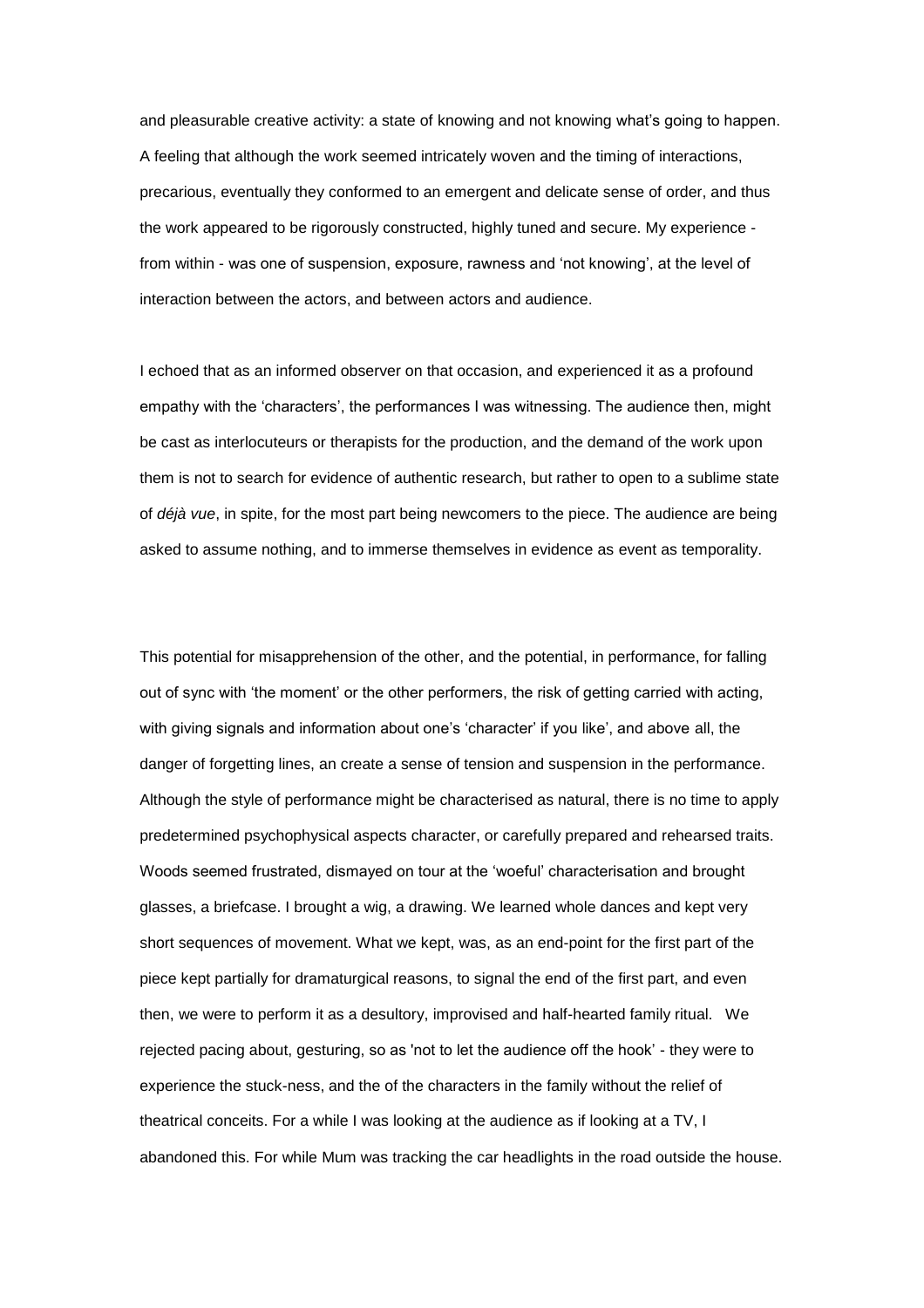She may have internalised it, ultimately, but it was not signalled to the audience, in order to provide some stage co-ordinates. We abandoned 'mad-acting', choreography. Internally the landscape was full of residual images, locations, movements. When we tried to drag these up, the performance was laboured, when we forgot they would present themselves, in a posture, or expression that seemed to be in tune with the moment, as it had been called up by others in the same space.

The staging and positioning of the actors then and the way we communicated generated an aesthetic, or an ethos at least, that seemed to serve the intention of exploring the space between the unconscious and the conscious.

For audiences, interpreting TEOSWL presents a challenge, just as psychotherapy presents a challenge. Madness can be understood as condition of diegetic confusion, of the inability to discern between things that are in and out of 'reality', between fiction and reality, creative impulse and actuality and between thoughts, voices, smells, sounds and images that fly up from the unconscious and that which is experienced and shared and acknowledged by others.

#### **References:**

Cooke, A (2015) The Ordinary Chaos of Psychosis. British Journal of General Practice. 1 August 2015 DOI: 10.3399/bjgp15X686245 http://bjgp.org/content/65/637/422

Open Dialogue UK Website. 2015. <http://opendialogueapproach.co.uk/> [Accessed Jan 2015]

Jaakko Seikkula & Tom Erik Arnkil (2015) Open Dialogues and Anticipations - Respecting Otherness in the Present Moment.

Jaakko Seikkula & Trimble, D. 'Healing Elements of Therapeutic Conversation:Dialogue as an Embodiment of Love'. *Family Process,* Vol. 44, No. 4, 2005. pp461-474

Woods, D, Breakthrough moments: Open dialogue in the Ridiculusmus play "The Eradication of Schizophrenia in Western Lapland" Context 138, April 2015